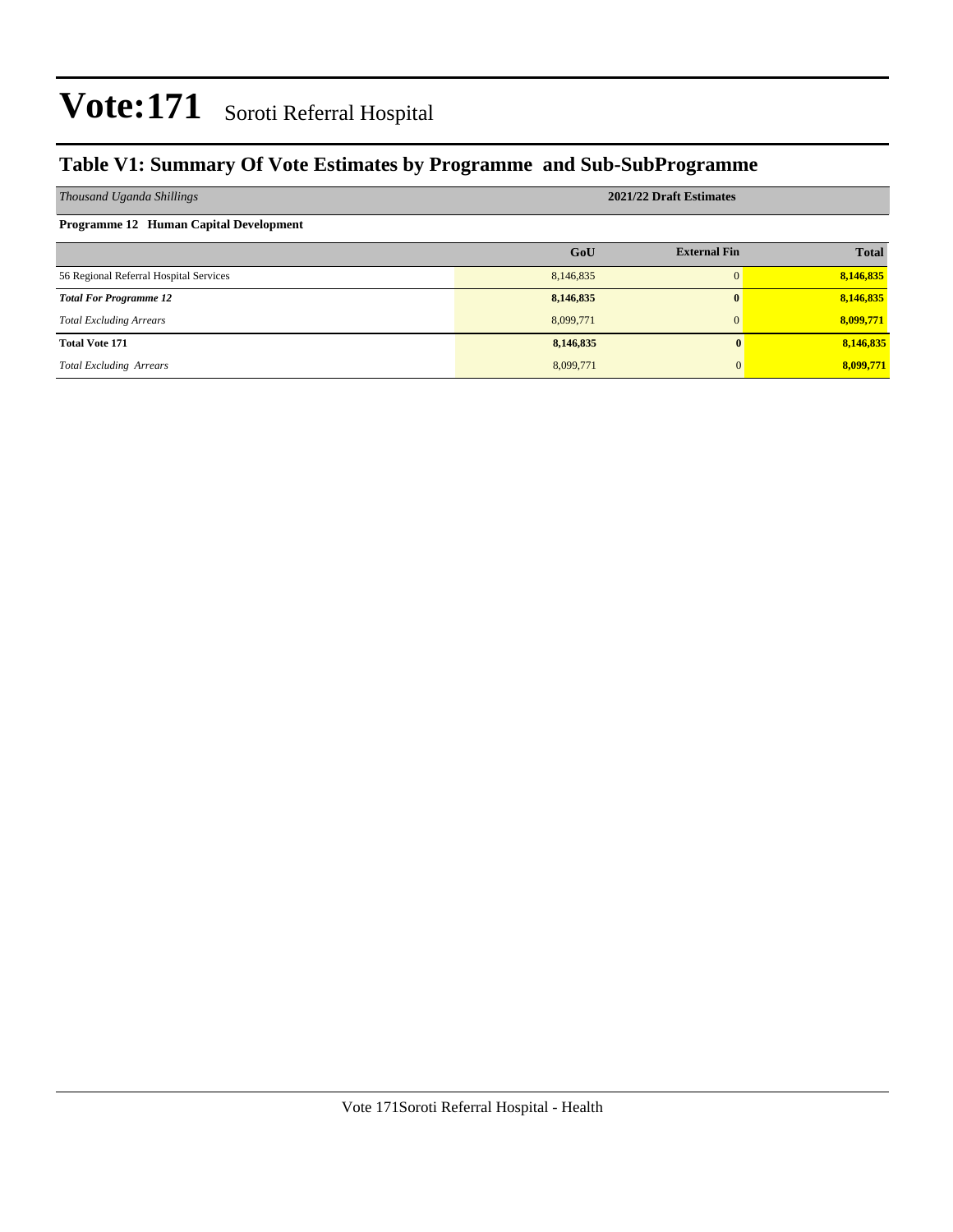### **Table V2: Summary Of Vote Estimates by Sub-SubProgramme,Department and Project**

| Thousand Uganda Shillings                                                 |                  | 2020/21 Approved Budget |                  | 2021/22 Draft Estimates |              |                               |              |
|---------------------------------------------------------------------------|------------------|-------------------------|------------------|-------------------------|--------------|-------------------------------|--------------|
| <b>Sub-SubProgramme 56 Regional Referral Hospital Services</b>            |                  |                         |                  |                         |              |                               |              |
| <b>Recurrent Budget Estimates</b>                                         | <b>Wage</b>      | <b>Non-Wage</b>         | <b>AIA</b>       | <b>Total</b>            | <b>Wage</b>  | <b>Non-Wage</b>               | <b>Total</b> |
| 01 Soroti Referral Hospital Services                                      | 4,578,714        | 2,449,821               | $\boldsymbol{0}$ | 7,028,535               | 4,578,714    | 3,215,121                     | 7,793,835    |
| 02 Soroti Referral Hospital Internal Audit                                | $\mathbf{0}$     | 12,000                  | $\mathbf{0}$     | 12,000                  | $\mathbf{0}$ | 12,000                        | 12,000       |
| 03 Soroti Regional Maintenance                                            | $\overline{0}$   | 141,000                 | $\mathbf{0}$     | 141,000                 | $\mathbf{0}$ | 141,000                       | 141,000      |
| <b>Total Recurrent Budget Estimates for Sub-</b><br><b>SubProgramme</b>   | 4,578,714        | 2,602,821               | $\bf{0}$         | 7,181,535               | 4,578,714    | 3,368,121                     | 7,946,835    |
| Development Budget Estimates                                              | <b>GoU Dev't</b> | <b>External Fin</b>     | <b>AIA</b>       | <b>Total</b>            |              | <b>GoU Dev't External Fin</b> | <b>Total</b> |
| 1587 Retooling of Soroti Regional Referral Hospital                       | 200,000          | $\mathbf{0}$            | $\mathbf{0}$     | 200,000                 | 200,000      | $\overline{0}$                | 200,000      |
| <b>Total Development Budget Estimates for Sub-</b><br><b>SubProgramme</b> | 200,000          | $\bf{0}$                | $\bf{0}$         | 200,000                 | 200,000      | $\mathbf{0}$                  | 200,000      |
|                                                                           | GoU              | <b>External Fin</b>     | <b>AIA</b>       | <b>Total</b>            | GoU          | <b>External Fin</b>           | <b>Total</b> |
| <b>Total For Sub-SubProgramme 56</b>                                      | 7,381,535        | 0                       | $\bf{0}$         | 7,381,535               | 8,146,835    | $\bf{0}$                      | 8,146,835    |
| <b>Total Excluding Arrears</b>                                            | 7,063,764        | $\mathbf{0}$            | $\overline{0}$   | 7,063,764               | 8,099,771    | $\mathbf{0}$                  | 8,099,771    |
| <b>Total Vote 171</b>                                                     | 7,381,535        | $\bf{0}$                | $\bf{0}$         | 7,381,535               | 8,146,835    | $\bf{0}$                      | 8,146,835    |
| <b>Total Excluding Arrears</b>                                            | 7,063,764        | $\mathbf{0}$            | $\mathbf{0}$     | 7,063,764               | 8,099,771    | $\mathbf{0}$                  | 8,099,771    |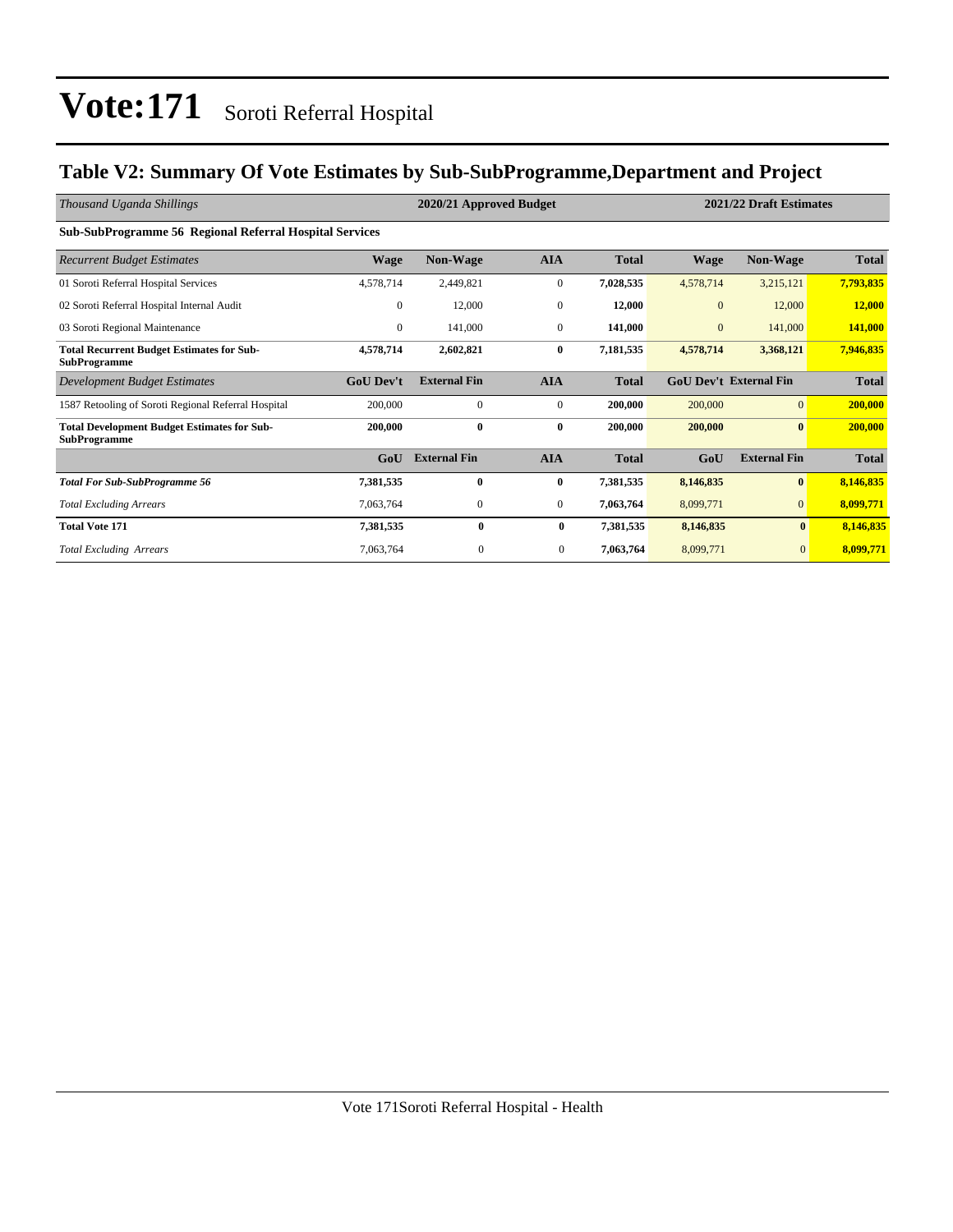### **Table V3: Summary Vote Estimates by Item**

| Thousand Uganda Shillings                                   |           | 2020/21 Approved Budget<br>2021/22 Draft Estimates |                  |              |                  |                     |                         |
|-------------------------------------------------------------|-----------|----------------------------------------------------|------------------|--------------|------------------|---------------------|-------------------------|
|                                                             | GoU       | <b>External Fin</b>                                | <b>AIA</b>       | <b>Total</b> | GoU              | <b>External Fin</b> | <b>Total</b>            |
| <b>Employees, Goods and Services (Outputs Provided)</b>     | 6,863,764 | $\bf{0}$                                           | $\bf{0}$         | 6,863,764    | 7,899,771        | $\bf{0}$            | 7,899,771               |
| 211101 General Staff Salaries                               | 4,578,714 | $\bf{0}$                                           | 0                | 4,578,714    | 4,578,714        | $\bf{0}$            | 4,578,714               |
| 211103 Allowances (Inc. Casuals, Temporary)                 | 131,000   | $\bf{0}$                                           | $\bf{0}$         | 131,000      | 131,834          | $\bf{0}$            | 131,834                 |
| 212102 Pension for General Civil Service                    | 616,456   | $\bf{0}$                                           | $\bf{0}$         | 616,456      | 780,987          | $\bf{0}$            | 780,987                 |
| 213001 Medical expenses (To employees)                      | 5,000     | $\bf{0}$                                           | 0                | 5,000        | 10,000           | $\bf{0}$            | <b>10,000</b>           |
| 213002 Incapacity, death benefits and funeral expenses      | 5,000     | $\bf{0}$                                           | $\bf{0}$         | 5,000        | 5,000            | $\bf{0}$            | 5,000                   |
| 213004 Gratuity Expenses                                    | 200,160   | $\bf{0}$                                           | 0                | 200,160      | 1,071,636        | $\bf{0}$            | 1,071,636               |
| 221001 Advertising and Public Relations                     | 3,000     | $\bf{0}$                                           | $\bf{0}$         | 3,000        | 3,000            | $\bf{0}$            | 3,000                   |
| 221002 Workshops and Seminars                               | 13,500    | $\bf{0}$                                           | $\bf{0}$         | 13,500       | $\bf{0}$         | $\bf{0}$            | $\bf{0}$                |
| 221003 Staff Training                                       | 16,760    | $\bf{0}$                                           | 0                | 16,760       | 16,963           | $\bf{0}$            | 16,963                  |
| 221005 Hire of Venue (chairs, projector, etc)               | 2,000     | $\bf{0}$                                           | $\bf{0}$         | 2,000        | $\bf{0}$         | $\bf{0}$            | $\overline{\mathbf{0}}$ |
| 221007 Books, Periodicals & Newspapers                      | 4,000     | $\bf{0}$                                           | 0                | 4,000        | 2,000            | $\bf{0}$            | 2,000                   |
| 221008 Computer supplies and Information Technology<br>(TT) | 16,600    | $\bf{0}$                                           | $\bf{0}$         | 16,600       | 10,000           | $\bf{0}$            | 10,000                  |
| 221009 Welfare and Entertainment                            | 28,600    | $\bf{0}$                                           | $\bf{0}$         | 28,600       | 25,000           | $\bf{0}$            | 25,000                  |
| 221010 Special Meals and Drinks                             | 30,000    | $\bf{0}$                                           | 0                | 30,000       | 30,000           | $\bf{0}$            | 30,000                  |
| 221011 Printing, Stationery, Photocopying and Binding       | 46,000    | $\bf{0}$                                           | $\bf{0}$         | 46,000       | 46,000           | $\bf{0}$            | 46,000                  |
| 221012 Small Office Equipment                               | 11,200    | $\bf{0}$                                           | 0                | 11,200       | 11,200           | $\bf{0}$            | 11,200                  |
| 221016 IFMS Recurrent costs                                 | 5,500     | $\bf{0}$                                           | 0                | 5,500        | 5,500            | $\bf{0}$            | 5,500                   |
| 221017 Subscriptions                                        | 12,500    | $\bf{0}$                                           | $\bf{0}$         | 12,500       | 5,000            | $\bf{0}$            | 5,000                   |
| 221020 IPPS Recurrent Costs                                 | 5,500     | $\bf{0}$                                           | 0                | 5,500        | 5,500            | $\bf{0}$            | 5,500                   |
| 222001 Telecommunications                                   | 12,800    | $\bf{0}$                                           | $\bf{0}$         | 12,800       | 12,800           | $\bf{0}$            | 12,800                  |
| 222002 Postage and Courier                                  | 400       | $\bf{0}$                                           | $\bf{0}$         | 400          | 400              | $\bf{0}$            | 400                     |
| 222003 Information and communications technology<br>(ICT)   | 400       | $\bf{0}$                                           | 0                | 400          | 400              | $\bf{0}$            | 400                     |
| 223004 Guard and Security services                          | 4,000     | $\bf{0}$                                           | 0                | 4,000        | 4,000            | $\bf{0}$            | 4,000                   |
| 223005 Electricity                                          | 220,000   | $\bf{0}$                                           | $\bf{0}$         | 220,000      | 218,000          | $\bf{0}$            | 218,000                 |
| 223006 Water                                                | 240,000   | $\bf{0}$                                           | $\bf{0}$         | 240,000      | 240,000          | $\bf{0}$            | 240,000                 |
| 223007 Other Utilities- (fuel, gas, firewood, charcoal)     | 8,000     | $\bf{0}$                                           | $\bf{0}$         | 8,000        | 8,000            | $\bf{0}$            | 8,000                   |
| 224001 Medical Supplies                                     | 28,000    | $\bf{0}$                                           | $\bf{0}$         | 28,000       | 28,000           | $\bf{0}$            | 28,000                  |
| 224004 Cleaning and Sanitation                              | 166,000   | $\bf{0}$                                           | $\bf{0}$         | 166,000      | 166,000          | $\bf{0}$            | 166,000                 |
| 224005 Uniforms, Beddings and Protective Gear               | 12,000    | $\bf{0}$                                           | 0                | 12,000       | 12,000           | $\bf{0}$            | 12,000                  |
| 227001 Travel inland                                        | 148,929   | $\bf{0}$                                           | $\bf{0}$         | 148,929      | 161,771          | $\bf{0}$            | 161,771                 |
| 227002 Travel abroad                                        | 7,000     | $\bf{0}$                                           | $\bf{0}$         | 7,000        | $\boldsymbol{0}$ | $\bf{0}$            | $\bf{0}$                |
| 227004 Fuel, Lubricants and Oils                            | 108,578   | $\bf{0}$                                           | $\boldsymbol{0}$ | 108,578      | 107,199          | $\bf{0}$            | 107,199                 |
| 228001 Maintenance - Civil                                  | 21,200    | $\bf{0}$                                           | $\bf{0}$         | 21,200       | 43,900           | $\bf{0}$            | 43,900                  |
| 228002 Maintenance - Vehicles                               | 73,933    | $\bf{0}$                                           | $\bf{0}$         | 73,933       | 71,933           | $\bf{0}$            | 71,933                  |
| 228003 Maintenance - Machinery, Equipment &<br>Furniture    | 71,000    | $\bf{0}$                                           | $\bf{0}$         | 71,000       | 77,000           | $\bf{0}$            | 77,000                  |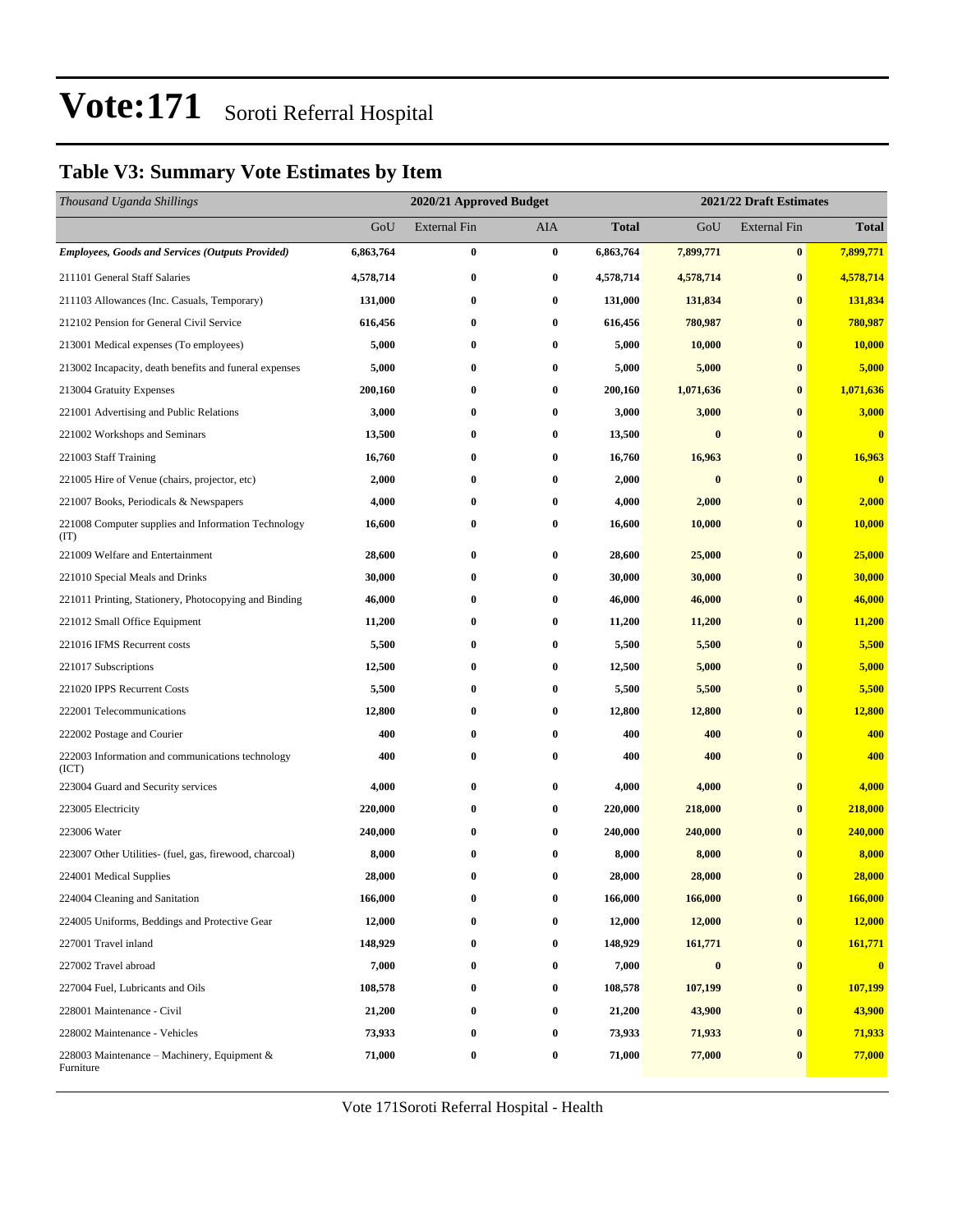| 228004 Maintenance – Other                                   | 10,000    | $\bf{0}$     | $\mathbf{0}$   | 10,000    | 10,000    | $\bf{0}$       | 10,000                  |
|--------------------------------------------------------------|-----------|--------------|----------------|-----------|-----------|----------------|-------------------------|
| 282104 Compensation to 3rd Parties                           | 34        | $\bf{0}$     | $\bf{0}$       | 34        | 34        | $\bf{0}$       | 34                      |
| <b>Investment</b> (Capital Purchases)                        | 200,000   | $\bf{0}$     | $\bf{0}$       | 200,000   | 200,000   | $\bf{0}$       | 200,000                 |
| 312101 Non-Residential Buildings                             | 100,000   | $\bf{0}$     | $\bf{0}$       | 100,000   | 100,000   | $\bf{0}$       | 100,000                 |
| 312212 Medical Equipment                                     | 100,000   | $\bf{0}$     | $\bf{0}$       | 100,000   | 100,000   | $\bf{0}$       | 100,000                 |
| <b>Arrears</b>                                               | 317,771   | $\bf{0}$     | $\bf{0}$       | 317,771   | 47,064    | $\bf{0}$       | 47,064                  |
| 321608 General Public Service Pension arrears<br>(Budgeting) | 208,551   | $\bf{0}$     | $\bf{0}$       | 208,551   | $\bf{0}$  | $\mathbf{0}$   | $\overline{\mathbf{0}}$ |
| 321612 Water arrears (Budgeting)                             | 93,547    | $\bf{0}$     | $\bf{0}$       | 93,547    | $\bf{0}$  | $\bf{0}$       | $\mathbf{0}$            |
| 321617 Salary Arrears (Budgeting)                            | 15,674    | $\bf{0}$     | $\bf{0}$       | 15,674    | 47,064    | $\bf{0}$       | 47,064                  |
| <b>Grand Total Vote 171</b>                                  | 7,381,535 | $\bf{0}$     | $\bf{0}$       | 7,381,535 | 8,146,835 | $\mathbf{0}$   | 8,146,835               |
| <b>Total Excluding Arrears</b>                               | 7,063,764 | $\mathbf{0}$ | $\overline{0}$ | 7,063,764 | 8,099,771 | $\overline{0}$ | 8,099,771               |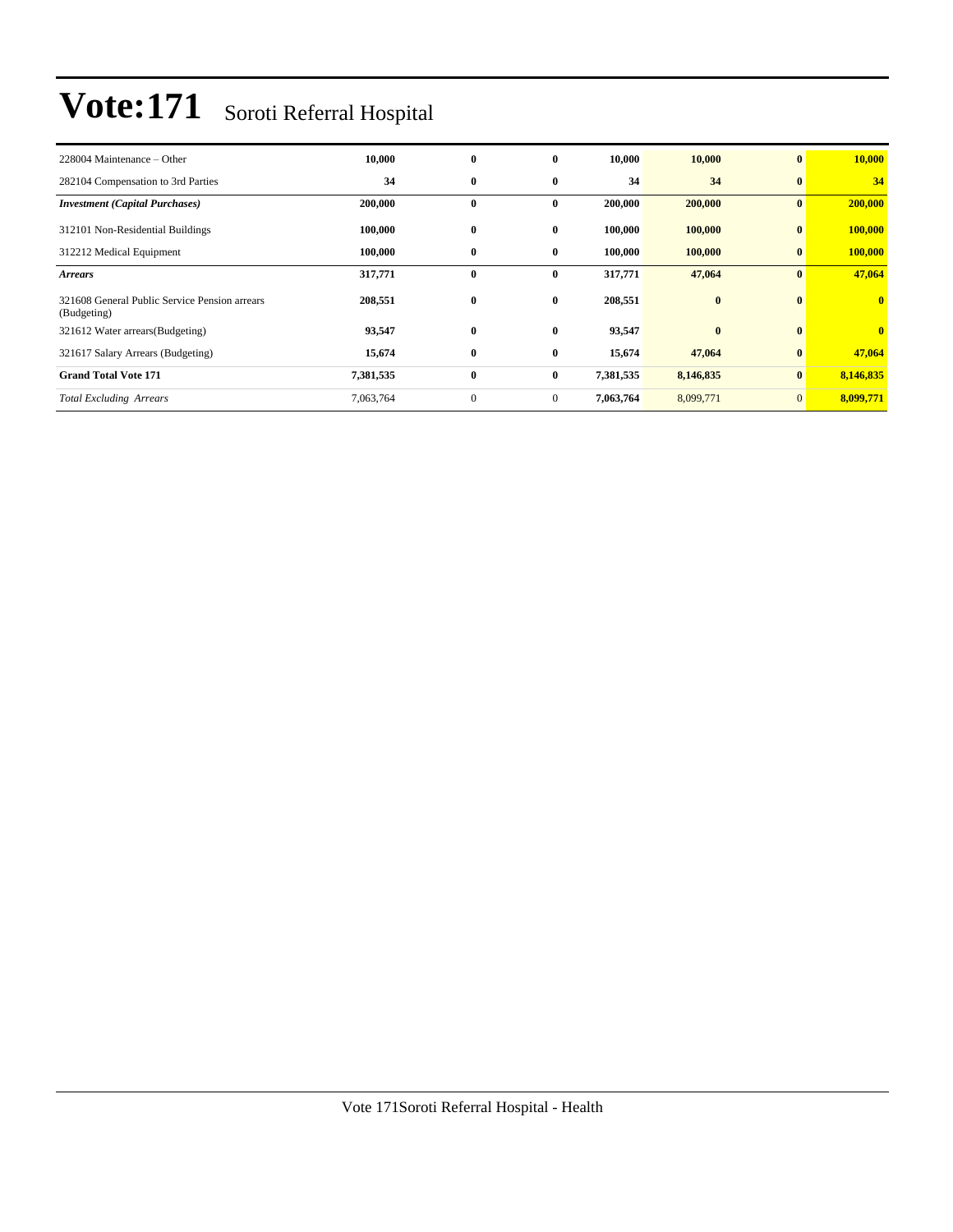### **Table V4: Detailed Estimates by Sub-SubProgramme, Department,Project and Output and Item**

#### *Sub-SubProgrammme 56 Regional Referral Hospital Services*

*Recurrent Budget Estimates*

#### **Department 01 Soroti Referral Hospital Services**

| Thousand Uganda Shillings                                |                  | 2020/21 Approved Budget |                  |              | 2021/22 Draft Estimates |              |              |
|----------------------------------------------------------|------------------|-------------------------|------------------|--------------|-------------------------|--------------|--------------|
| <b>Outputs Provided</b>                                  | Wage             | Non Wage                | <b>AIA</b>       | <b>Total</b> | Wage                    | Non Wage     | <b>Total</b> |
| <b>Budget Output 085601 Inpatient services</b>           |                  |                         |                  |              |                         |              |              |
| 211103 Allowances (Inc. Casuals, Temporary)              | $\boldsymbol{0}$ | 19,437                  | $\boldsymbol{0}$ | 19,437       | $\mathbf{0}$            | 19,437       | 19,437       |
| 213001 Medical expenses (To employees)                   | $\boldsymbol{0}$ | 926                     | $\boldsymbol{0}$ | 926          | $\mathbf{0}$            | 926          | 926          |
| 213002 Incapacity, death benefits and funeral expenses   | $\boldsymbol{0}$ | 3,429                   | $\boldsymbol{0}$ | 3,429        | $\mathbf{0}$            | 3,429        | 3,429        |
| 221002 Workshops and Seminars                            | $\boldsymbol{0}$ | 1,573                   | $\boldsymbol{0}$ | 1,573        | $\mathbf{0}$            | $\mathbf{0}$ | $\mathbf{0}$ |
| 221003 Staff Training                                    | $\boldsymbol{0}$ | 1,500                   | $\boldsymbol{0}$ | 1,500        | $\mathbf{0}$            | 1,500        | 1,500        |
| 221005 Hire of Venue (chairs, projector, etc)            | $\boldsymbol{0}$ | 519                     | $\boldsymbol{0}$ | 519          | $\boldsymbol{0}$        | $\mathbf{0}$ | $\bf{0}$     |
| 221007 Books, Periodicals & Newspapers                   | $\boldsymbol{0}$ | 500                     | $\boldsymbol{0}$ | 500          | $\boldsymbol{0}$        | 329          | 329          |
| 221008 Computer supplies and Information Technology (IT) | $\boldsymbol{0}$ | 3,862                   | $\boldsymbol{0}$ | 3,862        | $\boldsymbol{0}$        | 1,862        | 1,862        |
| 221009 Welfare and Entertainment                         | $\boldsymbol{0}$ | 8,800                   | $\boldsymbol{0}$ | 8,800        | $\boldsymbol{0}$        | 8,800        | 8,800        |
| 221010 Special Meals and Drinks                          | $\boldsymbol{0}$ | 5,372                   | $\boldsymbol{0}$ | 5,372        | $\boldsymbol{0}$        | 5,372        | 5,372        |
| 221011 Printing, Stationery, Photocopying and Binding    | $\boldsymbol{0}$ | 4,087                   | $\boldsymbol{0}$ | 4,087        | $\mathbf{0}$            | 4,087        | 4,087        |
| 221012 Small Office Equipment                            | $\overline{0}$   | 517                     | $\mathbf{0}$     | 517          | $\boldsymbol{0}$        | 517          | 517          |
| 222001 Telecommunications                                | $\boldsymbol{0}$ | 2,021                   | $\boldsymbol{0}$ | 2,021        | $\mathbf{0}$            | 2,021        | 2,021        |
| 222002 Postage and Courier                               | $\boldsymbol{0}$ | 163                     | $\boldsymbol{0}$ | 163          | $\boldsymbol{0}$        | 163          | 163          |
| 223004 Guard and Security services                       | $\boldsymbol{0}$ | 394                     | $\boldsymbol{0}$ | 394          | $\mathbf{0}$            | 394          | 394          |
| 223005 Electricity                                       | $\overline{0}$   | 16,867                  | $\boldsymbol{0}$ | 16,867       | $\boldsymbol{0}$        | 18,867       | 18,867       |
| 223006 Water                                             | $\boldsymbol{0}$ | 53,740                  | $\boldsymbol{0}$ | 53,740       | $\boldsymbol{0}$        | 53,740       | 53,740       |
| 223007 Other Utilities- (fuel, gas, firewood, charcoal)  | $\boldsymbol{0}$ | 2,202                   | $\boldsymbol{0}$ | 2,202        | $\mathbf{0}$            | 2,202        | 2,202        |
| 224004 Cleaning and Sanitation                           | $\boldsymbol{0}$ | 27,543                  | $\boldsymbol{0}$ | 27,543       | $\mathbf{0}$            | 27,543       | 27,543       |
| 224005 Uniforms, Beddings and Protective Gear            | $\boldsymbol{0}$ | 1,930                   | $\boldsymbol{0}$ | 1,930        | $\boldsymbol{0}$        | 1,930        | 1,930        |
| 227001 Travel inland                                     | $\boldsymbol{0}$ | 29,407                  | $\boldsymbol{0}$ | 29,407       | $\mathbf{0}$            | 29,578       | 29,578       |
| 227004 Fuel, Lubricants and Oils                         | $\boldsymbol{0}$ | 28,457                  | $\boldsymbol{0}$ | 28,457       | $\boldsymbol{0}$        | 28,457       | 28,457       |
| 228001 Maintenance - Civil                               | $\overline{0}$   | 4,660                   | $\boldsymbol{0}$ | 4,660        | $\mathbf{0}$            | 6,752        | 6,752        |
| 228002 Maintenance - Vehicles                            | $\boldsymbol{0}$ | 20,143                  | $\boldsymbol{0}$ | 20,143       | $\boldsymbol{0}$        | 20,143       | 20,143       |
| 228003 Maintenance - Machinery, Equipment & Furniture    | $\boldsymbol{0}$ | 2,946                   | $\boldsymbol{0}$ | 2,946        | $\boldsymbol{0}$        | 2,946        | 2,946        |
| 228004 Maintenance - Other                               | $\boldsymbol{0}$ | 2,216                   | $\boldsymbol{0}$ | 2,216        | $\boldsymbol{0}$        | 2,216        | 2,216        |
| <b>Total Cost of Budget Output 01</b>                    | 0                | 243,211                 | 0                | 243,211      | $\boldsymbol{\theta}$   | 243,211      | 243,211      |
| <b>Budget Output 085602 Outpatient services</b>          |                  |                         |                  |              |                         |              |              |
| 211103 Allowances (Inc. Casuals, Temporary)              | $\overline{0}$   | 18,301                  | $\boldsymbol{0}$ | 18,301       | $\boldsymbol{0}$        | 18,301       | 18,301       |
| 213001 Medical expenses (To employees)                   | $\boldsymbol{0}$ | 411                     | $\boldsymbol{0}$ | 411          | $\boldsymbol{0}$        | 411          | 411          |
| 213002 Incapacity, death benefits and funeral expenses   | $\overline{0}$   | 479                     | $\mathbf{0}$     | 479          | $\mathbf{0}$            | 479          | 479          |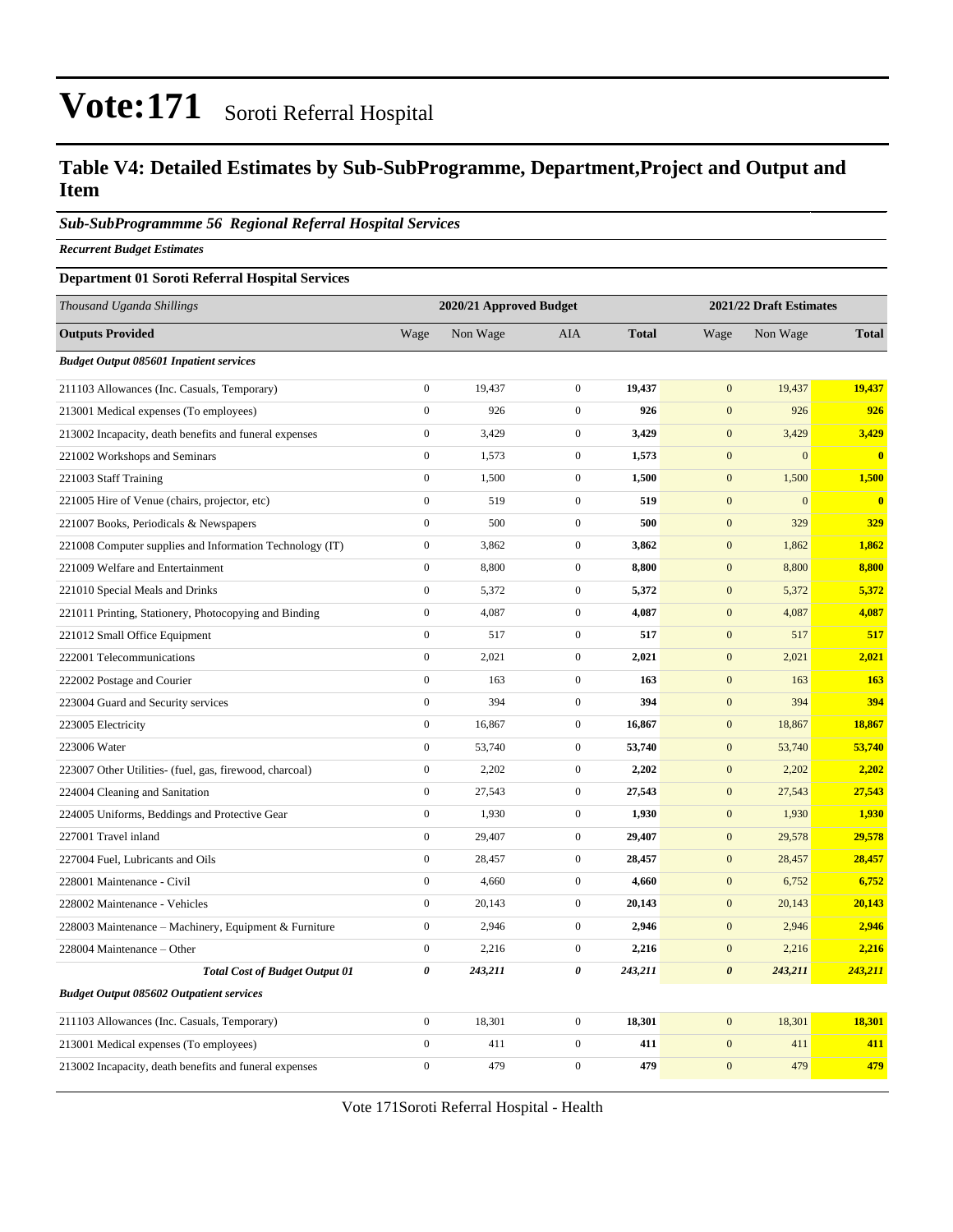| 221002 Workshops and Seminars                                             | $\boldsymbol{0}$ | 1,228   | $\mathbf{0}$     | 1,228   | $\mathbf{0}$<br>$\mathbf{0}$     | $\mathbf{0}$   |
|---------------------------------------------------------------------------|------------------|---------|------------------|---------|----------------------------------|----------------|
| 221003 Staff Training                                                     | $\boldsymbol{0}$ | 1,920   | $\boldsymbol{0}$ | 1,920   | 1,920<br>$\boldsymbol{0}$        | 1,920          |
| 221005 Hire of Venue (chairs, projector, etc)                             | $\boldsymbol{0}$ | 284     | $\mathbf{0}$     | 284     | $\mathbf{0}$<br>$\mathbf{0}$     | $\bf{0}$       |
| 221007 Books, Periodicals & Newspapers                                    | $\mathbf{0}$     | 484     | $\boldsymbol{0}$ | 484     | $\mathbf{0}$<br>484              | 484            |
| 221008 Computer supplies and Information Technology (IT)                  | $\boldsymbol{0}$ | 843     | $\boldsymbol{0}$ | 843     | $\boldsymbol{0}$<br>843          | 843            |
| 221009 Welfare and Entertainment                                          | $\boldsymbol{0}$ | 3,843   | $\mathbf{0}$     | 3,843   | $\boldsymbol{0}$<br>3,843        | 3,843          |
| 221010 Special Meals and Drinks                                           | $\boldsymbol{0}$ | 6,571   | $\mathbf{0}$     | 6,571   | $\boldsymbol{0}$<br>6,571        | 6,571          |
| 221011 Printing, Stationery, Photocopying and Binding                     | $\boldsymbol{0}$ | 10,400  | $\mathbf{0}$     | 10,400  | $\mathbf{0}$<br>10,400           | 10,400         |
| 221012 Small Office Equipment                                             | $\boldsymbol{0}$ | 598     | $\boldsymbol{0}$ | 598     | $\boldsymbol{0}$<br>598          | 598            |
| 222001 Telecommunications                                                 | $\boldsymbol{0}$ | 3,076   | $\mathbf{0}$     | 3,076   | $\boldsymbol{0}$<br>3,076        | 3,076          |
| 222002 Postage and Courier                                                | $\boldsymbol{0}$ | 73      | $\mathbf{0}$     | 73      | $\boldsymbol{0}$<br>73           | 73             |
| 223004 Guard and Security services                                        | $\boldsymbol{0}$ | 262     | $\mathbf{0}$     | 262     | $\boldsymbol{0}$<br>262          | 262            |
| 223005 Electricity                                                        | $\boldsymbol{0}$ | 11,141  | $\mathbf{0}$     | 11,141  | $\mathbf{0}$<br>11,141           | 11,141         |
| 223006 Water                                                              | $\boldsymbol{0}$ | 22,000  | $\mathbf{0}$     | 22,000  | $\boldsymbol{0}$<br>22,000       | 22,000         |
| 223007 Other Utilities- (fuel, gas, firewood, charcoal)                   | $\boldsymbol{0}$ | 833     | $\boldsymbol{0}$ | 833     | $\boldsymbol{0}$<br>833          | 833            |
| 224004 Cleaning and Sanitation                                            | $\boldsymbol{0}$ | 21,812  | $\mathbf{0}$     | 21,812  | $\boldsymbol{0}$<br>21,812       | 21,812         |
| 224005 Uniforms, Beddings and Protective Gear                             | $\boldsymbol{0}$ | 1,973   | $\mathbf{0}$     | 1,973   | $\mathbf{0}$<br>1,973            | 1,973          |
| 227001 Travel inland                                                      | $\boldsymbol{0}$ | 16,816  | $\mathbf{0}$     | 16,816  | $\mathbf{0}$<br>16,816           | 16,816         |
| 227004 Fuel, Lubricants and Oils                                          | $\boldsymbol{0}$ | 18,557  | $\mathbf{0}$     | 18,557  | $\boldsymbol{0}$<br>18,557       | 18,557         |
| 228001 Maintenance - Civil                                                | $\boldsymbol{0}$ | 6,440   | $\mathbf{0}$     | 6,440   | $\boldsymbol{0}$<br>7,952        | 7,952          |
| 228002 Maintenance - Vehicles                                             | $\boldsymbol{0}$ | 12,674  | $\mathbf{0}$     | 12,674  | $\boldsymbol{0}$<br>12,674       | 12,674         |
| 228003 Maintenance – Machinery, Equipment & Furniture                     | $\boldsymbol{0}$ | 2,726   | $\mathbf{0}$     | 2,726   | $\mathbf{0}$<br>2,726            | 2,726          |
| 228004 Maintenance - Other                                                | $\boldsymbol{0}$ | 2,217   | $\mathbf{0}$     | 2,217   | $\mathbf{0}$<br>2,217            | 2,217          |
| 282104 Compensation to 3rd Parties                                        | $\boldsymbol{0}$ | 34      | $\boldsymbol{0}$ | 34      | $\boldsymbol{0}$<br>34           | 34             |
| <b>Total Cost of Budget Output 02</b>                                     | 0                | 165,996 | 0                | 165,996 | 165,996<br>$\boldsymbol{\theta}$ | 165,996        |
| Budget Output 085603 Medicines and health supplies procured and dispensed |                  |         |                  |         |                                  |                |
| 211103 Allowances (Inc. Casuals, Temporary)                               | $\boldsymbol{0}$ | 7,698   | $\boldsymbol{0}$ | 7,698   | $\mathbf{0}$<br>7,698            | 7,698          |
| 213001 Medical expenses (To employees)                                    | $\boldsymbol{0}$ | 531     | $\boldsymbol{0}$ | 531     | $\mathbf{0}$<br>531              | 531            |
| 213002 Incapacity, death benefits and funeral expenses                    | $\boldsymbol{0}$ | 109     | $\mathbf{0}$     | 109     | $\boldsymbol{0}$<br>109          | <b>109</b>     |
| 221001 Advertising and Public Relations                                   | $\boldsymbol{0}$ | 304     | $\mathbf{0}$     | 304     | $\boldsymbol{0}$<br>304          | 304            |
| 221002 Workshops and Seminars                                             | $\Omega$         | 307     | $\overline{0}$   | 307     | $\mathbf{0}$<br>$\mathbf{0}$     | $\overline{0}$ |
| 221003 Staff Training                                                     | $\boldsymbol{0}$ | 480     | $\boldsymbol{0}$ | 480     | $\mathbf{0}$<br>480              | 480            |
| 221005 Hire of Venue (chairs, projector, etc)                             | $\boldsymbol{0}$ | 71      | $\boldsymbol{0}$ | 71      | $\boldsymbol{0}$<br>$\mathbf{0}$ | $\bf{0}$       |
| 221007 Books, Periodicals & Newspapers                                    | $\mathbf{0}$     | 121     | $\boldsymbol{0}$ | 121     | $\boldsymbol{0}$<br>$\mathbf{0}$ | $\bf{0}$       |
| 221008 Computer supplies and Information Technology (IT)                  | $\boldsymbol{0}$ | 425     | $\boldsymbol{0}$ | 425     | $\boldsymbol{0}$<br>425          | 425            |
| 221009 Welfare and Entertainment                                          | $\boldsymbol{0}$ | 1,421   | $\boldsymbol{0}$ | 1,421   | $\mathbf{0}$<br>1,421            | 1,421          |
| 221010 Special Meals and Drinks                                           | $\mathbf{0}$     | 1,771   | $\boldsymbol{0}$ | 1,771   | $\mathbf{0}$<br>1,771            | 1,771          |
| 221011 Printing, Stationery, Photocopying and Binding                     | $\boldsymbol{0}$ | 2,600   | $\boldsymbol{0}$ | 2,600   | $\boldsymbol{0}$<br>2,600        | 2,600          |
| 221012 Small Office Equipment                                             | $\boldsymbol{0}$ | 149     | $\boldsymbol{0}$ | 149     | $\mathbf{0}$<br>149              | 149            |
| 222001 Telecommunications                                                 | $\boldsymbol{0}$ | 233     | $\boldsymbol{0}$ | 233     | $\boldsymbol{0}$<br>233          | <b>233</b>     |
| 222002 Postage and Courier                                                | $\boldsymbol{0}$ | 18      | $\boldsymbol{0}$ | 18      | $\boldsymbol{0}$<br>18           | <b>18</b>      |
|                                                                           |                  |         |                  |         |                                  |                |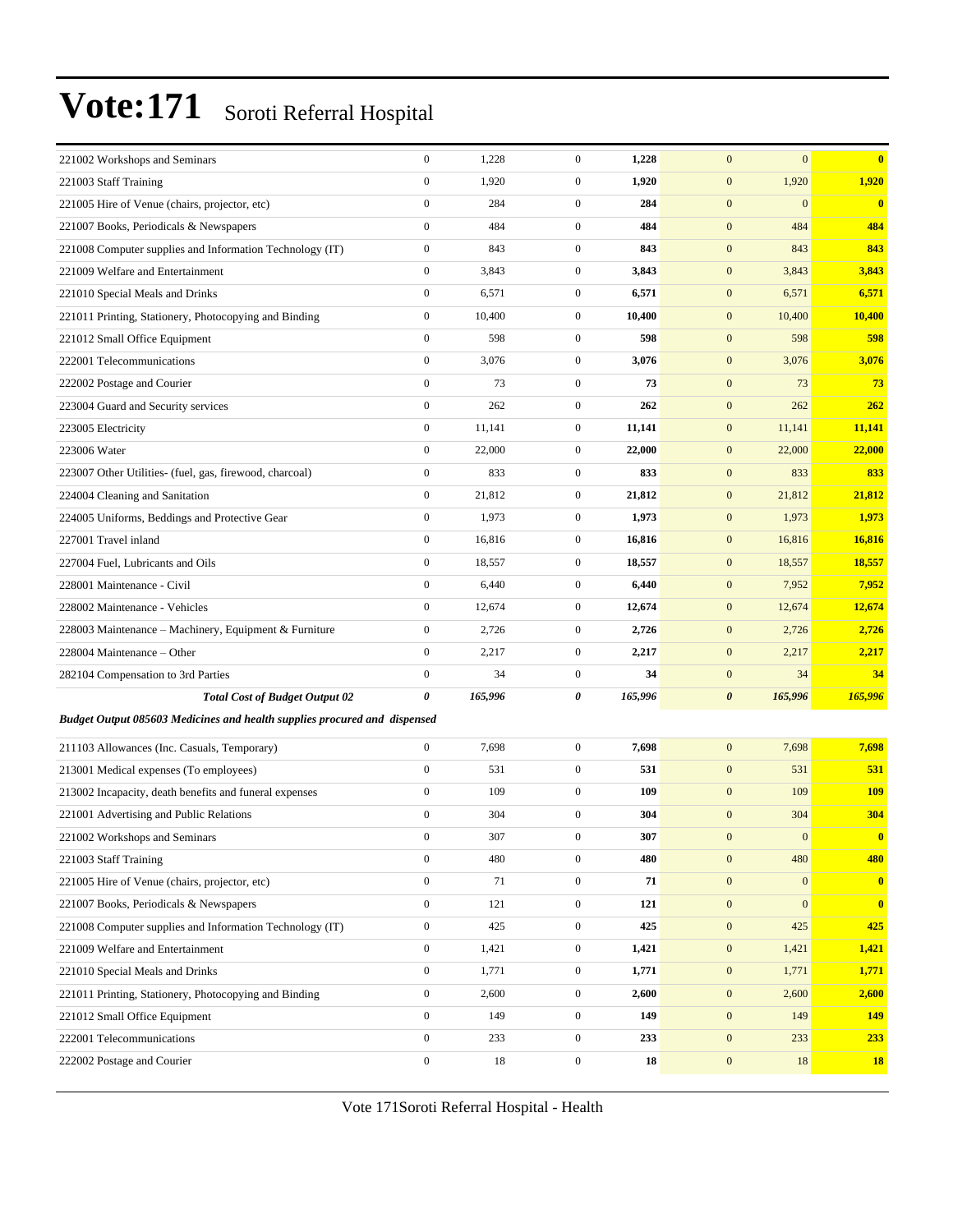| 223004 Guard and Security services                            | $\boldsymbol{0}$      | 66               | $\mathbf{0}$     | 66        | $\mathbf{0}$          | 66           | 66                      |
|---------------------------------------------------------------|-----------------------|------------------|------------------|-----------|-----------------------|--------------|-------------------------|
| 223005 Electricity                                            | $\boldsymbol{0}$      | 8,526            | $\boldsymbol{0}$ | 8,526     | $\mathbf{0}$          | 8,526        | 8,526                   |
| 223006 Water                                                  | $\boldsymbol{0}$      | 5,750            | $\boldsymbol{0}$ | 5,750     | $\mathbf{0}$          | 5,750        | 5,750                   |
| 223007 Other Utilities- (fuel, gas, firewood, charcoal)       | $\mathbf{0}$          | 214              | $\boldsymbol{0}$ | 214       | $\mathbf{0}$          | 214          | 214                     |
| 224004 Cleaning and Sanitation                                | $\boldsymbol{0}$      | 6,932            | $\boldsymbol{0}$ | 6,932     | $\mathbf{0}$          | 6,932        | 6,932                   |
| 224005 Uniforms, Beddings and Protective Gear                 | $\boldsymbol{0}$      | 708              | $\boldsymbol{0}$ | 708       | $\mathbf{0}$          | 708          | 708                     |
| 227001 Travel inland                                          | $\boldsymbol{0}$      | 2,655            | $\mathbf{0}$     | 2,655     | $\mathbf{0}$          | 2,726        | 2,726                   |
| 227004 Fuel, Lubricants and Oils                              | $\boldsymbol{0}$      | 300              | $\boldsymbol{0}$ | 300       | $\mathbf{0}$          | 421          | 421                     |
| 228001 Maintenance - Civil                                    | $\boldsymbol{0}$      | 109              | $\boldsymbol{0}$ | 109       | $\mathbf{0}$          | 416          | 416                     |
| <b>Total Cost of Budget Output 03</b>                         | $\pmb{\theta}$        | 41,499           | 0                | 41,499    | $\boldsymbol{\theta}$ | 41,499       | 41,499                  |
| <b>Budget Output 085604 Diagnostic services</b>               |                       |                  |                  |           |                       |              |                         |
| 211103 Allowances (Inc. Casuals, Temporary)                   | $\boldsymbol{0}$      | 11,137           | $\mathbf{0}$     | 11,137    | $\mathbf{0}$          | 11,621       | 11,621                  |
| 213001 Medical expenses (To employees)                        | $\mathbf{0}$          | 890              | $\boldsymbol{0}$ | 890       | $\mathbf{0}$          | 890          | 890                     |
| 213002 Incapacity, death benefits and funeral expenses        | $\boldsymbol{0}$      | 437              | $\boldsymbol{0}$ | 437       | $\mathbf{0}$          | 437          | 437                     |
| 221001 Advertising and Public Relations                       | $\boldsymbol{0}$      | 1,642            | $\boldsymbol{0}$ | 1,642     | $\mathbf{0}$          | 1,642        | 1,642                   |
| 221002 Workshops and Seminars                                 | $\boldsymbol{0}$      | 1,228            | $\mathbf{0}$     | 1,228     | $\boldsymbol{0}$      | $\mathbf{0}$ | $\overline{\mathbf{0}}$ |
| 221003 Staff Training                                         | $\boldsymbol{0}$      | $\boldsymbol{0}$ | $\boldsymbol{0}$ | $\bf{0}$  | $\mathbf{0}$          | 484          | 484                     |
| 221005 Hire of Venue (chairs, projector, etc)                 | $\mathbf{0}$          | 484              | $\boldsymbol{0}$ | 484       | $\mathbf{0}$          | $\mathbf{0}$ | $\overline{\mathbf{0}}$ |
| 221007 Books, Periodicals & Newspapers                        | $\mathbf{0}$          | 484              | $\boldsymbol{0}$ | 484       | $\mathbf{0}$          | $\mathbf{0}$ | $\bf{0}$                |
| 221008 Computer supplies and Information Technology (IT)      | $\boldsymbol{0}$      | 3,843            | $\boldsymbol{0}$ | 3,843     | $\mathbf{0}$          | 3,843        | 3,843                   |
| 221009 Welfare and Entertainment                              | $\boldsymbol{0}$      | 4,971            | $\mathbf{0}$     | 4,971     | $\mathbf{0}$          | 4,971        | 4,971                   |
| 221010 Special Meals and Drinks                               | $\boldsymbol{0}$      | 8,571            | $\boldsymbol{0}$ | 8,571     | $\mathbf{0}$          | 8,571        | 8,571                   |
| 221011 Printing, Stationery, Photocopying and Binding         | $\boldsymbol{0}$      | 10,200           | $\boldsymbol{0}$ | 10,200    | $\mathbf{0}$          | 10,200       | 10,200                  |
| 221012 Small Office Equipment                                 | $\boldsymbol{0}$      | 598              | $\boldsymbol{0}$ | 598       | $\mathbf{0}$          | 598          | 598                     |
| 222001 Telecommunications                                     | $\boldsymbol{0}$      | 3,076            | $\boldsymbol{0}$ | 3,076     | $\mathbf{0}$          | 3,076        | 3,076                   |
| 222002 Postage and Courier                                    | $\boldsymbol{0}$      | 73               | $\boldsymbol{0}$ | 73        | $\boldsymbol{0}$      | 73           | 73                      |
| 223004 Guard and Security services                            | $\boldsymbol{0}$      | 262              | $\boldsymbol{0}$ | 262       | $\mathbf{0}$          | 262          | 262                     |
| 223005 Electricity                                            | $\boldsymbol{0}$      | 25,532           | $\boldsymbol{0}$ | 25,532    | $\mathbf{0}$          | 25,532       | 25,532                  |
| 223006 Water                                                  | $\boldsymbol{0}$      | 17,000           | $\boldsymbol{0}$ | 17,000    | $\mathbf{0}$          | 17,000       | 17,000                  |
| 223007 Other Utilities- (fuel, gas, firewood, charcoal)       | $\boldsymbol{0}$      | 831              | $\boldsymbol{0}$ | 831       | $\mathbf{0}$          | 831          | 831                     |
| 224004 Cleaning and Sanitation                                | $\Omega$              | 17,875           | $\Omega$         | 17,875    | $\mathbf{0}$          | 17,875       | 17,875                  |
| 224005 Uniforms, Beddings and Protective Gear                 | $\boldsymbol{0}$      | 1,973            | $\boldsymbol{0}$ | 1,973     | $\mathbf{0}$          | 1,973        | 1,973                   |
| 227001 Travel inland                                          | $\boldsymbol{0}$      | 18,679           | $\boldsymbol{0}$ | 18,679    | $\boldsymbol{0}$      | 18,679       | 18,679                  |
| 227004 Fuel, Lubricants and Oils                              | $\boldsymbol{0}$      | 14,149           | $\boldsymbol{0}$ | 14,149    | $\boldsymbol{0}$      | 14,149       | 14,149                  |
| 228001 Maintenance - Civil                                    | $\boldsymbol{0}$      | 5,791            | $\boldsymbol{0}$ | 5,791     | $\boldsymbol{0}$      | 7,019        | 7,019                   |
| 228002 Maintenance - Vehicles                                 | $\boldsymbol{0}$      | 9,943            | $\boldsymbol{0}$ | 9,943     | $\boldsymbol{0}$      | 9,943        | 9,943                   |
| 228003 Maintenance - Machinery, Equipment & Furniture         | $\boldsymbol{0}$      | 4,726            | $\boldsymbol{0}$ | 4,726     | $\mathbf{0}$          | 4,726        | 4,726                   |
| 228004 Maintenance – Other                                    | $\boldsymbol{0}$      | 1,600            | $\boldsymbol{0}$ | 1,600     | $\boldsymbol{0}$      | 1,600        | 1,600                   |
| <b>Total Cost of Budget Output 04</b>                         | $\boldsymbol{\theta}$ | 165,996          | 0                | 165,996   | $\boldsymbol{\theta}$ | 165,996      | 165,996                 |
| Budget Output 085605 Hospital Management and support services |                       |                  |                  |           |                       |              |                         |
| 211101 General Staff Salaries                                 | 4,578,714             | $\overline{0}$   | $\boldsymbol{0}$ | 4,578,714 | 4,578,714             | 0            | 4,578,714               |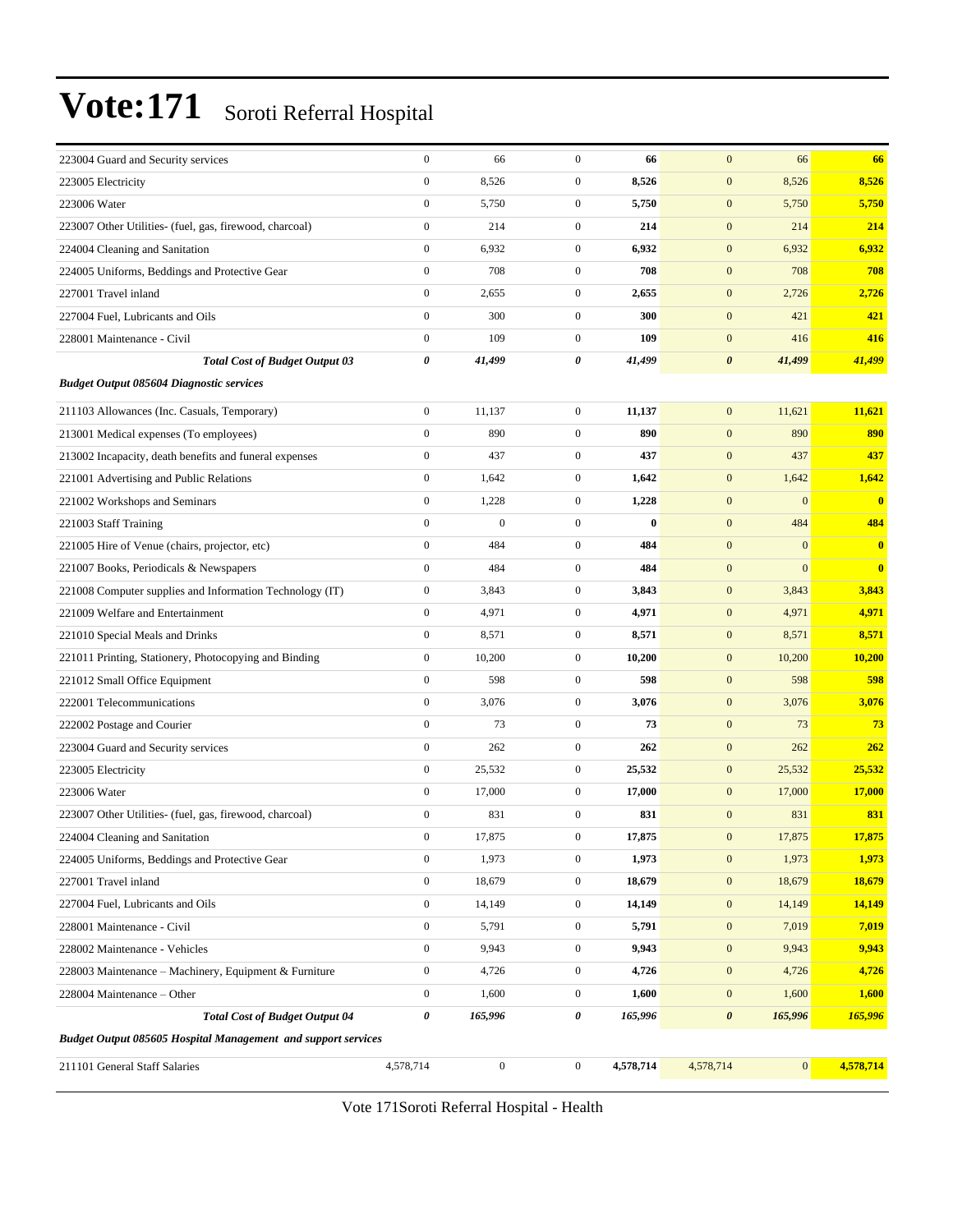| 211103 Allowances (Inc. Casuals, Temporary)                        | $\boldsymbol{0}$ | 61,539    | $\mathbf{0}$     | 61,539    | $\mathbf{0}$     | 62,889           | 62,889       |
|--------------------------------------------------------------------|------------------|-----------|------------------|-----------|------------------|------------------|--------------|
| 212102 Pension for General Civil Service                           | $\overline{0}$   | 616,456   | $\boldsymbol{0}$ | 616,456   | $\boldsymbol{0}$ | 780,987          | 780,987      |
| 213001 Medical expenses (To employees)                             | $\boldsymbol{0}$ | 1,181     | $\boldsymbol{0}$ | 1,181     | $\boldsymbol{0}$ | 6,181            | 6,181        |
| 213002 Incapacity, death benefits and funeral expenses             | $\boldsymbol{0}$ | 328       | $\boldsymbol{0}$ | 328       | $\mathbf{0}$     | 328              | 328          |
| 213004 Gratuity Expenses                                           | $\mathbf{0}$     | 200,160   | $\mathbf{0}$     | 200,160   | $\mathbf{0}$     | 1,071,636        | 1,071,636    |
| 221001 Advertising and Public Relations                            | $\overline{0}$   | 232       | $\boldsymbol{0}$ | 232       | $\mathbf{0}$     | 232              | 232          |
| 221002 Workshops and Seminars                                      | $\overline{0}$   | 50        | $\mathbf{0}$     | 50        | $\boldsymbol{0}$ | $\mathbf{0}$     | $\mathbf{0}$ |
| 221003 Staff Training                                              | $\boldsymbol{0}$ | 2,900     | $\mathbf{0}$     | 2,900     | $\boldsymbol{0}$ | 9,895            | 9,895        |
| 221005 Hire of Venue (chairs, projector, etc)                      | $\boldsymbol{0}$ | 500       | $\boldsymbol{0}$ | 500       | $\mathbf{0}$     | $\mathbf{0}$     | $\mathbf{0}$ |
| 221007 Books, Periodicals & Newspapers                             | $\boldsymbol{0}$ | 1,404     | $\mathbf{0}$     | 1,404     | $\mathbf{0}$     | 404              | 404          |
| 221008 Computer supplies and Information Technology (IT)           | $\boldsymbol{0}$ | 6,778     | $\mathbf{0}$     | 6,778     | $\mathbf{0}$     | 178              | 178          |
| 221009 Welfare and Entertainment                                   | $\overline{0}$   | 6,721     | $\overline{0}$   | 6,721     | $\mathbf{0}$     | 3,121            | 3,121        |
| 221010 Special Meals and Drinks                                    | $\boldsymbol{0}$ | 5,371     | $\boldsymbol{0}$ | 5,371     | $\boldsymbol{0}$ | 5,371            | 5,371        |
| 221011 Printing, Stationery, Photocopying and Binding              | $\boldsymbol{0}$ | 9,613     | $\boldsymbol{0}$ | 9,613     | $\mathbf{0}$     | 7,613            | 7,613        |
| 221012 Small Office Equipment                                      | $\overline{0}$   | 3,048     | $\mathbf{0}$     | 3,048     | $\mathbf{0}$     | 3,048            | 3,048        |
| 221016 IFMS Recurrent costs                                        | $\overline{0}$   | 5,500     | $\mathbf{0}$     | 5,500     | $\mathbf{0}$     | 5,500            | 5,500        |
| 221017 Subscriptions                                               | $\overline{0}$   | 12,000    | $\mathbf{0}$     | 12,000    | $\mathbf{0}$     | 4,500            | 4,500        |
| 222001 Telecommunications                                          | $\boldsymbol{0}$ | 2,128     | $\mathbf{0}$     | 2,128     | $\mathbf{0}$     | 2,128            | 2,128        |
| 222002 Postage and Courier                                         | $\boldsymbol{0}$ | 55        | $\boldsymbol{0}$ | 55        | $\mathbf{0}$     | 55               | 55           |
| 223004 Guard and Security services                                 | $\boldsymbol{0}$ | 2,884     | $\mathbf{0}$     | 2,884     | $\mathbf{0}$     | 2,884            | 2,884        |
| 223005 Electricity                                                 | $\boldsymbol{0}$ | 139,863   | $\mathbf{0}$     | 139,863   | $\mathbf{0}$     | 137,863          | 137,863      |
| 223006 Water                                                       | $\overline{0}$   | 129,910   | $\mathbf{0}$     | 129,910   | $\mathbf{0}$     | 129,910          | 129,910      |
| 223007 Other Utilities- (fuel, gas, firewood, charcoal)            | $\boldsymbol{0}$ | 3,000     | $\boldsymbol{0}$ | 3,000     | $\mathbf{0}$     | 3,000            | 3,000        |
| 224001 Medical Supplies                                            | $\overline{0}$   | 28,000    | $\boldsymbol{0}$ | 28,000    | $\mathbf{0}$     | 28,000           | 28,000       |
| 224004 Cleaning and Sanitation                                     | $\boldsymbol{0}$ | 76,973    | $\mathbf{0}$     | 76,973    | $\mathbf{0}$     | 76,973           | 76,973       |
| 224005 Uniforms, Beddings and Protective Gear                      | $\boldsymbol{0}$ | 2,000     | $\mathbf{0}$     | 2,000     | $\mathbf{0}$     | 2,000            | 2,000        |
| 227001 Travel inland                                               | $\boldsymbol{0}$ | 32,880    | $\mathbf{0}$     | 32,880    | $\boldsymbol{0}$ | 32,880           | 32,880       |
| 227002 Travel abroad                                               | $\boldsymbol{0}$ | 6,800     | $\boldsymbol{0}$ | 6,800     | $\boldsymbol{0}$ | $\mathbf{0}$     | $\mathbf{0}$ |
| 227004 Fuel, Lubricants and Oils                                   | $\boldsymbol{0}$ | 22,857    | $\boldsymbol{0}$ | 22,857    | $\mathbf{0}$     | 21,857           | 21,857       |
| 228001 Maintenance - Civil                                         | $\boldsymbol{0}$ | 1,200     | $\mathbf{0}$     | 1,200     | $\mathbf{0}$     | 18,905           | 18,905       |
| 228002 Maintenance - Vehicles                                      | $\boldsymbol{0}$ | 18,974    | $\mathbf{0}$     | 18,974    | $\mathbf{0}$     | 18,974           | 18,974       |
| 228003 Maintenance - Machinery, Equipment & Furniture              | $\boldsymbol{0}$ | 603       | $\overline{0}$   | 603       | $\boldsymbol{0}$ | 603              | 603          |
| 228004 Maintenance - Other                                         | $\boldsymbol{0}$ | 3,842     | $\mathbf{0}$     | 3,842     | $\mathbf{0}$     | 3,842            | 3,842        |
| <b>Total Cost of Budget Output 05</b>                              | 4,578,714        | 1,405,751 | 0                | 5,984,465 | 4,578,714        | 2,441,758        | 7,020,472    |
| <b>Budget Output 085606 Prevention and rehabilitation services</b> |                  |           |                  |           |                  |                  |              |
| 211103 Allowances (Inc. Casuals, Temporary)                        | $\boldsymbol{0}$ | 4,354     | $\boldsymbol{0}$ | 4,354     | $\mathbf{0}$     | 4,354            | 4,354        |
| 213001 Medical expenses (To employees)                             | $\boldsymbol{0}$ | 531       | $\mathbf{0}$     | 531       | $\mathbf{0}$     | 531              | 531          |
| 213002 Incapacity, death benefits and funeral expenses             | $\boldsymbol{0}$ | 109       | $\boldsymbol{0}$ | 109       | $\boldsymbol{0}$ | 109              | <b>109</b>   |
| 221001 Advertising and Public Relations                            | $\boldsymbol{0}$ | 411       | $\boldsymbol{0}$ | 411       | $\boldsymbol{0}$ | 411              | 411          |
| 221002 Workshops and Seminars                                      | $\boldsymbol{0}$ | 307       | $\overline{0}$   | 307       | $\mathbf{0}$     | $\boldsymbol{0}$ | $\bf{0}$     |
| 221003 Staff Training                                              | $\boldsymbol{0}$ | 480       | $\mathbf{0}$     | 480       | $\boldsymbol{0}$ | 601              | 601          |
|                                                                    |                  |           |                  |           |                  |                  |              |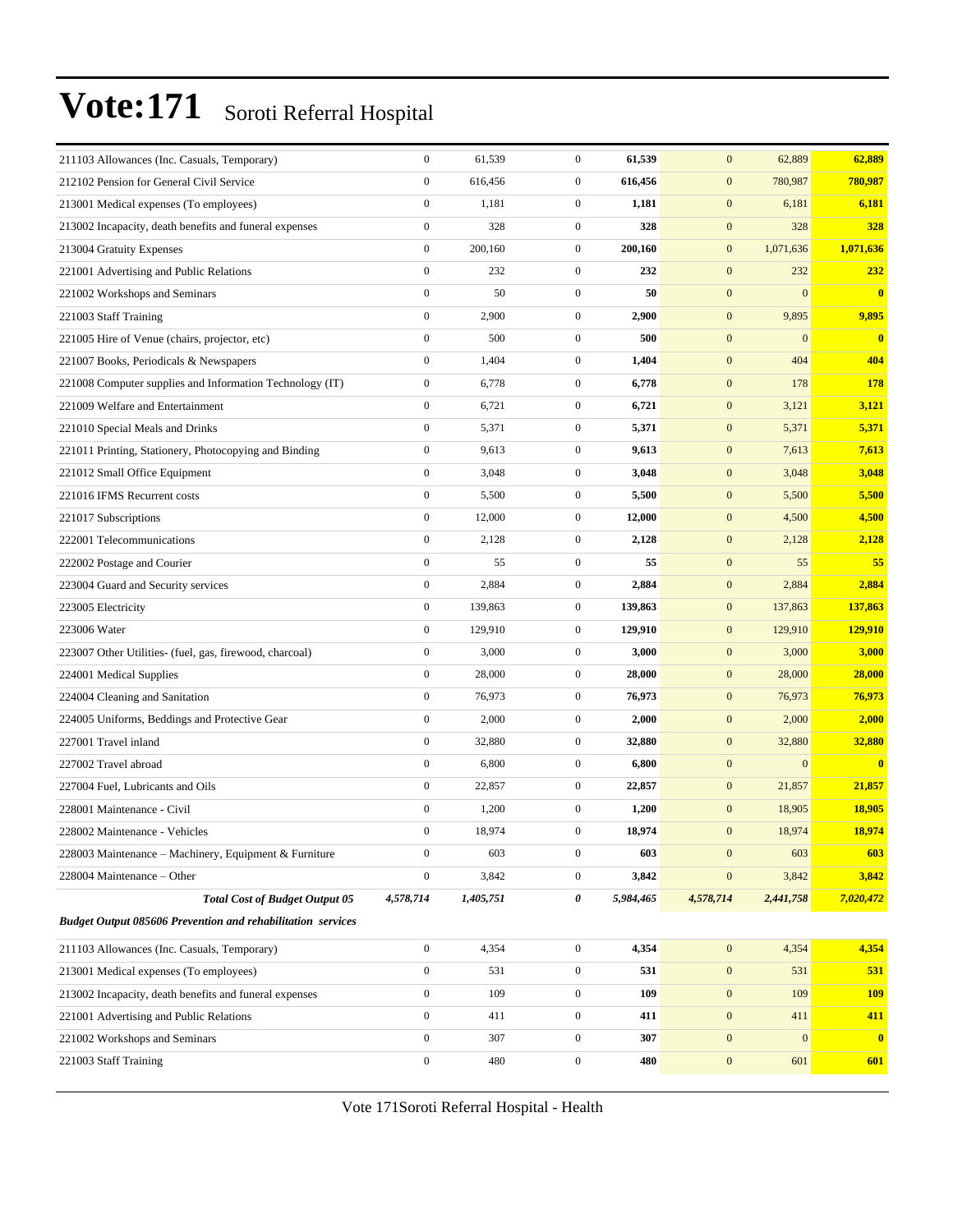| 221005 Hire of Venue (chairs, projector, etc)                            | $\boldsymbol{0}$ | 71               | $\mathbf{0}$     | 71       | $\mathbf{0}$          | $\mathbf{0}$ | $\mathbf{0}$            |
|--------------------------------------------------------------------------|------------------|------------------|------------------|----------|-----------------------|--------------|-------------------------|
| 221007 Books, Periodicals & Newspapers                                   | $\boldsymbol{0}$ | 121              | $\boldsymbol{0}$ | 121      | $\mathbf{0}$          | $\mathbf{0}$ | $\bf{0}$                |
| 221008 Computer supplies and Information Technology (IT)                 | $\boldsymbol{0}$ | 425              | $\mathbf{0}$     | 425      | $\mathbf{0}$          | 425          | 425                     |
| 221009 Welfare and Entertainment                                         | $\mathbf{0}$     | 1,421            | $\mathbf{0}$     | 1,421    | $\boldsymbol{0}$      | 1,421        | 1,421                   |
| 221010 Special Meals and Drinks                                          | $\boldsymbol{0}$ | 1,171            | $\mathbf{0}$     | 1,171    | $\mathbf{0}$          | 1,171        | 1,171                   |
| 221011 Printing, Stationery, Photocopying and Binding                    | $\boldsymbol{0}$ | 2,600            | $\boldsymbol{0}$ | 2,600    | $\mathbf{0}$          | 2,600        | 2,600                   |
| 221012 Small Office Equipment                                            | $\boldsymbol{0}$ | 1,149            | $\boldsymbol{0}$ | 1,149    | $\boldsymbol{0}$      | 1,149        | 1,149                   |
| 222001 Telecommunications                                                | $\boldsymbol{0}$ | 287              | $\boldsymbol{0}$ | 287      | $\mathbf{0}$          | 287          | 287                     |
| 222002 Postage and Courier                                               | $\boldsymbol{0}$ | 18               | $\boldsymbol{0}$ | 18       | $\mathbf{0}$          | 18           | 18                      |
| 223004 Guard and Security services                                       | $\overline{0}$   | 66               | $\overline{0}$   | 66       | $\mathbf{0}$          | 66           | 66                      |
| 223005 Electricity                                                       | $\boldsymbol{0}$ | 7,526            | $\boldsymbol{0}$ | 7,526    | $\mathbf{0}$          | 7,526        | 7,526                   |
| 223006 Water                                                             | $\boldsymbol{0}$ | 5,850            | $\boldsymbol{0}$ | 5,850    | $\boldsymbol{0}$      | 5,850        | 5,850                   |
| 224004 Cleaning and Sanitation                                           | $\boldsymbol{0}$ | 6,932            | $\mathbf{0}$     | 6,932    | $\mathbf{0}$          | 6,932        | 6,932                   |
| 224005 Uniforms, Beddings and Protective Gear                            | $\boldsymbol{0}$ | 708              | $\boldsymbol{0}$ | 708      | $\boldsymbol{0}$      | 708          | 708                     |
| 227001 Travel inland                                                     | $\overline{0}$   | 2,636            | $\mathbf{0}$     | 2,636    | $\mathbf{0}$          | 2,736        | 2,736                   |
| 227002 Travel abroad                                                     | $\boldsymbol{0}$ | 100              | $\boldsymbol{0}$ | 100      | $\mathbf{0}$          | $\mathbf{0}$ | $\overline{0}$          |
| 227004 Fuel, Lubricants and Oils                                         | $\boldsymbol{0}$ | 3,100            | $\boldsymbol{0}$ | 3,100    | $\boldsymbol{0}$      | 3,100        | 3,100                   |
| 228001 Maintenance - Civil                                               | $\boldsymbol{0}$ | $\boldsymbol{0}$ | $\boldsymbol{0}$ | $\bf{0}$ | $\mathbf{0}$          | 378          | 378                     |
| 228002 Maintenance - Vehicles                                            | $\overline{0}$   | 1,000            | $\mathbf{0}$     | 1,000    | $\boldsymbol{0}$      | 1,000        | 1,000                   |
| 228004 Maintenance – Other                                               | $\boldsymbol{0}$ | 125              | $\mathbf{0}$     | 125      | $\mathbf{0}$          | 125          | 125                     |
| <b>Total Cost of Budget Output 06</b>                                    | 0                | 41,499           | 0                | 41,499   | $\boldsymbol{\theta}$ | 41,499       | 41,499                  |
| <b>Budget Output 085607 Immunisation Services</b>                        |                  |                  |                  |          |                       |              |                         |
| 211103 Allowances (Inc. Casuals, Temporary)                              | $\boldsymbol{0}$ | 2,534            | $\boldsymbol{0}$ | 2,534    | $\mathbf{0}$          | 2,534        | 2,534                   |
|                                                                          |                  |                  |                  |          |                       |              |                         |
|                                                                          | $\boldsymbol{0}$ | 531              | $\boldsymbol{0}$ | 531      | $\mathbf{0}$          | 531          | 531                     |
| 213001 Medical expenses (To employees)                                   | $\overline{0}$   | 109              | $\boldsymbol{0}$ | 109      | $\mathbf{0}$          | 109          | <b>109</b>              |
| 213002 Incapacity, death benefits and funeral expenses                   | $\mathbf{0}$     | 411              | $\mathbf{0}$     | 411      | $\mathbf{0}$          | 411          | 411                     |
| 221001 Advertising and Public Relations<br>221002 Workshops and Seminars | $\boldsymbol{0}$ | 307              | $\boldsymbol{0}$ | 307      | $\mathbf{0}$          | $\mathbf{0}$ | $\mathbf{0}$            |
| 221003 Staff Training                                                    | $\boldsymbol{0}$ | 480              | $\boldsymbol{0}$ | 480      | $\mathbf{0}$          | 583          | 583                     |
| 221005 Hire of Venue (chairs, projector, etc)                            | $\boldsymbol{0}$ | 71               | $\boldsymbol{0}$ | 71       | $\mathbf{0}$          | $\mathbf{0}$ | $\overline{\mathbf{0}}$ |
| 221007 Books, Periodicals & Newspapers                                   | $\boldsymbol{0}$ | 886              | $\boldsymbol{0}$ | 886      | $\mathbf{0}$          | 783          | 783                     |
| 221008 Computer supplies and Information Technology (IT)                 | $\mathbf{0}$     | 425              | $\mathbf{0}$     | 425      | $\mathbf{0}$          | 425          | 425                     |
| 221009 Welfare and Entertainment                                         | $\boldsymbol{0}$ | 1,421            | $\boldsymbol{0}$ | 1,421    | $\mathbf{0}$          | 1,421        | 1,421                   |
| 221010 Special Meals and Drinks                                          | $\boldsymbol{0}$ | 1,171            | $\boldsymbol{0}$ | 1,171    | $\boldsymbol{0}$      | 1,171        | 1,171                   |
| 221011 Printing, Stationery, Photocopying and Binding                    | $\boldsymbol{0}$ | 2,600            | $\boldsymbol{0}$ | 2,600    | $\mathbf{0}$          | 2,600        | 2,600                   |
| 221012 Small Office Equipment                                            | $\boldsymbol{0}$ | 341              | $\boldsymbol{0}$ | 341      | $\boldsymbol{0}$      | 341          | 341                     |
| 222001 Telecommunications                                                | $\mathbf{0}$     | 979              | $\boldsymbol{0}$ | 979      | $\boldsymbol{0}$      | 979          | 979                     |
| 223004 Guard and Security services                                       | $\boldsymbol{0}$ | 66               | $\mathbf{0}$     | 66       | $\boldsymbol{0}$      | 66           | 66                      |
| 223005 Electricity                                                       | $\boldsymbol{0}$ | 8,544            | $\boldsymbol{0}$ | 8,544    | $\boldsymbol{0}$      | 8,544        | 8,544                   |
| 223006 Water                                                             | $\boldsymbol{0}$ | 5,750            | $\boldsymbol{0}$ | 5,750    | $\mathbf{0}$          | 5,750        | 5,750                   |
| 223007 Other Utilities- (fuel, gas, firewood, charcoal)                  | $\boldsymbol{0}$ | 919              | $\boldsymbol{0}$ | 919      | $\boldsymbol{0}$      | 919          | 919                     |
| 224004 Cleaning and Sanitation                                           | $\boldsymbol{0}$ | 7,932            | $\mathbf{0}$     | 7,932    | $\boldsymbol{0}$      | 7,932        | 7,932                   |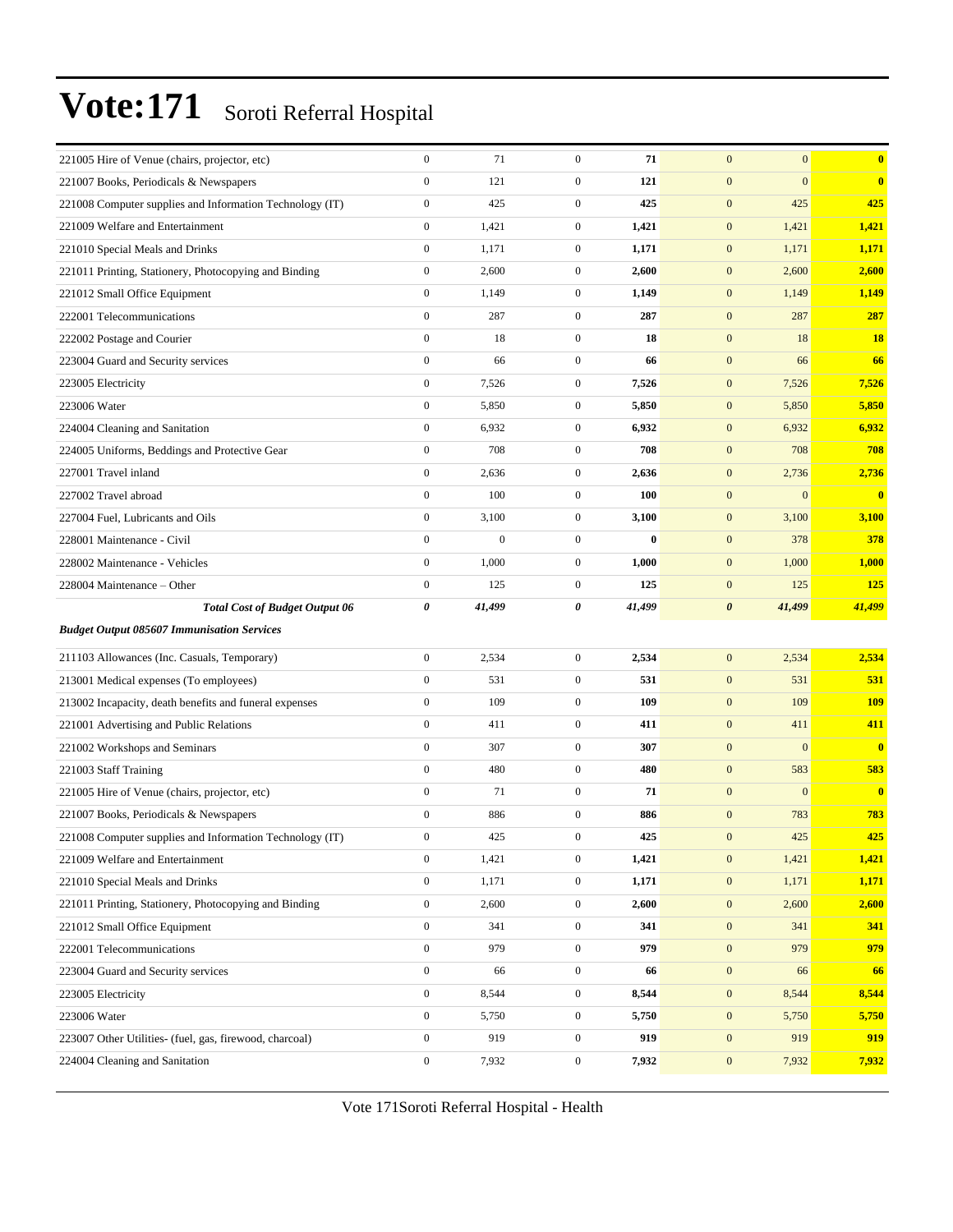| 224005 Uniforms, Beddings and Protective Gear                  | $\boldsymbol{0}$ | 708                     | $\mathbf{0}$     | 708          | $\mathbf{0}$          | 708                     | 708                     |
|----------------------------------------------------------------|------------------|-------------------------|------------------|--------------|-----------------------|-------------------------|-------------------------|
| 227001 Travel inland                                           | $\boldsymbol{0}$ | 1,655                   | $\boldsymbol{0}$ | 1,655        | $\mathbf{0}$          | 1,655                   | 1,655                   |
| 227002 Travel abroad                                           | $\boldsymbol{0}$ | 100                     | $\boldsymbol{0}$ | 100          | $\mathbf{0}$          | $\mathbf{0}$            | $\overline{\mathbf{0}}$ |
| 227004 Fuel, Lubricants and Oils                               | $\boldsymbol{0}$ | 3,957                   | $\boldsymbol{0}$ | 3,957        | $\mathbf{0}$          | 3,957                   | 3,957                   |
| 228001 Maintenance - Civil                                     | $\boldsymbol{0}$ | $\mathbf{0}$            | $\mathbf{0}$     | $\bf{0}$     | $\mathbf{0}$          | 478                     | 478                     |
| 228002 Maintenance - Vehicles                                  | $\boldsymbol{0}$ | 1,200                   | $\boldsymbol{0}$ | 1,200        | $\mathbf{0}$          | 1,200                   | 1,200                   |
| <b>Total Cost of Budget Output 07</b>                          | $\pmb{\theta}$   | 43,098                  | 0                | 43,098       | $\boldsymbol{\theta}$ | 43,098                  | 43,098                  |
| <b>Budget Output 085619 Human Resource Management Services</b> |                  |                         |                  |              |                       |                         |                         |
| 211103 Allowances (Inc. Casuals, Temporary)                    | $\boldsymbol{0}$ | 4,000                   | $\boldsymbol{0}$ | 4,000        | $\mathbf{0}$          | 2,000                   | 2,000                   |
| 221003 Staff Training                                          | $\boldsymbol{0}$ | 7,500                   | $\boldsymbol{0}$ | 7,500        | $\mathbf{0}$          | $\mathbf{0}$            | $\bf{0}$                |
| 221008 Computer supplies and Information Technology (IT)       | $\boldsymbol{0}$ | $\boldsymbol{0}$        | $\mathbf{0}$     | $\bf{0}$     | $\mathbf{0}$          | 2,000                   | 2,000                   |
| 221011 Printing, Stationery, Photocopying and Binding          | $\boldsymbol{0}$ | $\boldsymbol{0}$        | $\boldsymbol{0}$ | $\bf{0}$     | $\mathbf{0}$          | 2,000                   | 2,000                   |
| 221020 IPPS Recurrent Costs                                    | $\mathbf{0}$     | 5,500                   | $\boldsymbol{0}$ | 5,500        | $\mathbf{0}$          | 5,500                   | 5,500                   |
| 227001 Travel inland                                           | $\boldsymbol{0}$ | 7,000                   | $\boldsymbol{0}$ | 7,000        | $\mathbf{0}$          | 12,000                  | 12,000                  |
| 227004 Fuel, Lubricants and Oils                               | $\mathbf{0}$     | 1,000                   | $\boldsymbol{0}$ | 1,000        | $\mathbf{0}$          | 1,500                   | 1,500                   |
| <b>Total Cost of Budget Output 19</b>                          | 0                | 25,000                  | 0                | 25,000       | $\boldsymbol{\theta}$ | 25,000                  | 25,000                  |
| <b>Total Cost Of Outputs Provided</b>                          | 4,578,714        | 2,132,050               | 0                | 6,710,764    | 4,578,714             | 3,168,057               | 7,746,771               |
| <b>Arrears</b>                                                 | Wage             | Non Wage                | <b>AIA</b>       | <b>Total</b> | Wage                  | Non Wage                | <b>Total</b>            |
| <b>Budget Output 085699 Arrears</b>                            |                  |                         |                  |              |                       |                         |                         |
| 321608 General Public Service Pension arrears (Budgeting)      | $\boldsymbol{0}$ | 208,551                 | $\mathbf{0}$     | 208,551      | $\mathbf{0}$          | $\mathbf{0}$            | $\mathbf{0}$            |
| 321612 Water arrears(Budgeting)                                | $\boldsymbol{0}$ | 93,547                  | $\boldsymbol{0}$ | 93,547       | $\mathbf{0}$          | $\mathbf{0}$            | $\bf{0}$                |
| 321617 Salary Arrears (Budgeting)                              | $\boldsymbol{0}$ | 15,674                  | $\mathbf{0}$     | 15,674       | $\mathbf{0}$          | 47,064                  | 47,064                  |
| <b>Total Cost of Budget Output 99</b>                          | 0                | 317,771                 | 0                | 317,771      | $\boldsymbol{\theta}$ | 47,064                  | 47,064                  |
| <b>Total Cost Of Arrears</b>                                   | $\bf{0}$         | 317,771                 | 0                | 317,771      | $\bf{0}$              | 47,064                  | 47,064                  |
| <b>Total Cost for Department 01</b>                            | 4,578,714        | 2,449,821               | 0                | 7,028,535    | 4,578,714             | 3,215,121               | 7,793,835               |
| <b>Total Excluding Arrears</b>                                 | 4,578,714        | 2,132,050               | $\boldsymbol{0}$ | 6,710,764    | 4,578,714             | 3,168,057               | 7,746,771               |
| Department 02 Soroti Referral Hospital Internal Audit          |                  |                         |                  |              |                       |                         |                         |
| Thousand Uganda Shillings                                      |                  | 2020/21 Approved Budget |                  |              |                       | 2021/22 Draft Estimates |                         |
| <b>Outputs Provided</b>                                        | Wage             | Non Wage                | <b>AIA</b>       | <b>Total</b> | Wage                  | Non Wage                | <b>Total</b>            |
| Budget Output 085605 Hospital Management and support services  |                  |                         |                  |              |                       |                         |                         |
| 221002 Workshops and Seminars                                  | $\boldsymbol{0}$ | 500                     | $\mathbf{0}$     | 500          | $\boldsymbol{0}$      | $\mathbf{0}$            | $\overline{\mathbf{0}}$ |
| 221003 Staff Training                                          | $\boldsymbol{0}$ | 1,500                   | $\boldsymbol{0}$ | 1,500        | $\boldsymbol{0}$      | 1,500                   | 1,500                   |
| 221011 Printing, Stationery, Photocopying and Binding          | $\boldsymbol{0}$ | 400                     | $\boldsymbol{0}$ | 400          | $\mathbf{0}$          | 400                     | 400                     |
| 221012 Small Office Equipment                                  | $\boldsymbol{0}$ | 300                     | $\boldsymbol{0}$ | 300          | $\boldsymbol{0}$      | 300                     | 300                     |
| 221017 Subscriptions                                           | $\boldsymbol{0}$ | 500                     | $\boldsymbol{0}$ | 500          | $\mathbf{0}$          | 500                     | 500                     |
| 222001 Telecommunications                                      | $\boldsymbol{0}$ | 400                     | $\boldsymbol{0}$ | 400          | $\boldsymbol{0}$      | 400                     | 400                     |
| 227001 Travel inland                                           | $\boldsymbol{0}$ | 7,200                   | $\overline{0}$   | 7,200        | $\boldsymbol{0}$      | 7,700                   | 7,700                   |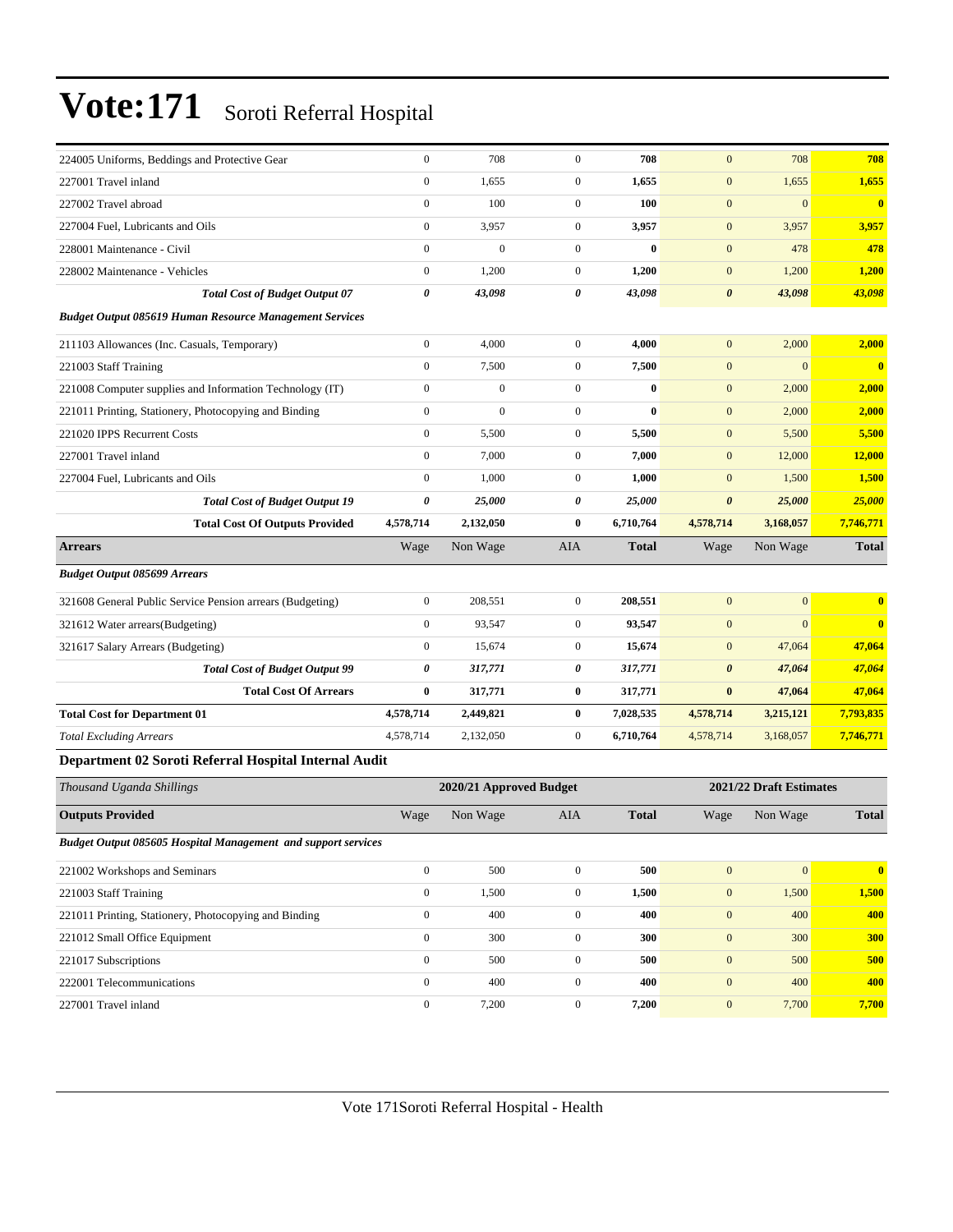| 227004 Fuel, Lubricants and Oils                              | $\boldsymbol{0}$      | 1,200                   | $\mathbf{0}$     | 1,200        | $\mathbf{0}$          | 1,200                   | 1,200                   |
|---------------------------------------------------------------|-----------------------|-------------------------|------------------|--------------|-----------------------|-------------------------|-------------------------|
| <b>Total Cost of Budget Output 05</b>                         | $\boldsymbol{\theta}$ | 12,000                  | 0                | 12,000       | $\boldsymbol{\theta}$ | 12,000                  | 12,000                  |
| <b>Total Cost Of Outputs Provided</b>                         | $\bf{0}$              | 12,000                  | $\bf{0}$         | 12,000       | $\bf{0}$              | 12,000                  | 12,000                  |
| <b>Total Cost for Department 02</b>                           | $\bf{0}$              | 12,000                  | $\bf{0}$         | 12,000       | $\bf{0}$              | 12,000                  | 12,000                  |
| <b>Total Excluding Arrears</b>                                | $\mathbf{0}$          | 12,000                  | $\overline{0}$   | 12,000       | $\mathbf{0}$          | 12,000                  | 12,000                  |
| Department 03 Soroti Regional Maintenance                     |                       |                         |                  |              |                       |                         |                         |
| Thousand Uganda Shillings                                     |                       | 2020/21 Approved Budget |                  |              |                       | 2021/22 Draft Estimates |                         |
| <b>Outputs Provided</b>                                       | Wage                  | Non Wage                | <b>AIA</b>       | <b>Total</b> | Wage                  | Non Wage                | <b>Total</b>            |
| Budget Output 085605 Hospital Management and support services |                       |                         |                  |              |                       |                         |                         |
| 211103 Allowances (Inc. Casuals, Temporary)                   | $\mathbf{0}$          | 2,000                   | $\mathbf{0}$     | 2,000        | $\mathbf{0}$          | 3,000                   | 3,000                   |
| 221002 Workshops and Seminars                                 | $\mathbf{0}$          | 8,000                   | $\overline{0}$   | 8,000        | $\mathbf{0}$          | $\mathbf{0}$            | $\overline{\mathbf{0}}$ |
| 221011 Printing, Stationery, Photocopying and Binding         | $\boldsymbol{0}$      | 3,500                   | $\mathbf{0}$     | 3,500        | $\mathbf{0}$          | 3,500                   | 3,500                   |
| 221012 Small Office Equipment                                 | $\mathbf{0}$          | 4,500                   | $\mathbf{0}$     | 4,500        | $\mathbf{0}$          | 4,500                   | 4,500                   |
| 222001 Telecommunications                                     | $\boldsymbol{0}$      | 600                     | $\overline{0}$   | 600          | $\mathbf{0}$          | 600                     | 600                     |
| 222003 Information and communications technology (ICT)        | $\mathbf{0}$          | 400                     | $\overline{0}$   | 400          | $\mathbf{0}$          | 400                     | 400                     |
| 223005 Electricity                                            | $\mathbf{0}$          | 2,000                   | $\mathbf{0}$     | 2,000        | $\mathbf{0}$          | $\mathbf{0}$            | $\overline{\mathbf{0}}$ |
| 224005 Uniforms, Beddings and Protective Gear                 | $\mathbf{0}$          | 2,000                   | $\overline{0}$   | 2,000        | $\mathbf{0}$          | 2,000                   | 2,000                   |
| 227001 Travel inland                                          | $\mathbf{0}$          | 30,000                  | $\mathbf{0}$     | 30,000       | $\mathbf{0}$          | 37,000                  | 37,000                  |
| 227004 Fuel, Lubricants and Oils                              | $\boldsymbol{0}$      | 15,000                  | $\boldsymbol{0}$ | 15,000       | $\boldsymbol{0}$      | 14,000                  | 14,000                  |
| 228001 Maintenance - Civil                                    | $\mathbf{0}$          | 3,000                   | $\overline{0}$   | 3,000        | $\mathbf{0}$          | 2,000                   | 2,000                   |
| 228002 Maintenance - Vehicles                                 | $\mathbf{0}$          | 10,000                  | $\overline{0}$   | 10,000       | $\mathbf{0}$          | 8,000                   | 8,000                   |
| 228003 Maintenance - Machinery, Equipment & Furniture         | $\mathbf{0}$          | 60,000                  | $\overline{0}$   | 60,000       | $\mathbf{0}$          | 66,000                  | 66,000                  |
| <b>Total Cost of Budget Output 05</b>                         | 0                     | 141,000                 | 0                | 141,000      | $\boldsymbol{\theta}$ | 141,000                 | 141,000                 |
| <b>Total Cost Of Outputs Provided</b>                         | $\bf{0}$              | 141,000                 | $\bf{0}$         | 141,000      | $\bf{0}$              | 141,000                 | 141,000                 |
| <b>Total Cost for Department 03</b>                           | $\bf{0}$              | 141,000                 | $\bf{0}$         | 141,000      | $\bf{0}$              | 141,000                 | 141,000                 |
| <b>Total Excluding Arrears</b>                                | $\mathbf{0}$          | 141,000                 | $\overline{0}$   | 141,000      | $\mathbf{0}$          | 141,000                 | 141,000                 |
| <b>Development Budget Estimates</b>                           |                       |                         |                  |              |                       |                         |                         |

### **Project 1587 Retooling of Soroti Regional Referral Hospital**

| Thousand Uganda Shillings                                               | 2021/22 Draft Estimates<br>2020/21 Approved Budget |                       |              |              |                               |                       |              |
|-------------------------------------------------------------------------|----------------------------------------------------|-----------------------|--------------|--------------|-------------------------------|-----------------------|--------------|
| <b>Capital Purchases</b>                                                | <b>GoU Dev't External Fin</b>                      |                       | <b>AIA</b>   | <b>Total</b> | <b>GoU Dev't External Fin</b> |                       | <b>Total</b> |
| Budget Output 085683 OPD and other ward construction and rehabilitation |                                                    |                       |              |              |                               |                       |              |
| 312101 Non-Residential Buildings                                        | 100,000                                            | $\mathbf{0}$          | $\Omega$     | 100.000      | 100,000                       | $\mathbf{0}$          | 100,000      |
| <b>Total Cost Of Budget Output 085683</b>                               | 100,000                                            | $\boldsymbol{\theta}$ | 0            | 100,000      | 100,000                       | $\boldsymbol{\theta}$ | 100,000      |
| <b>Budget Output 085685 Purchase of Medical Equipment</b>               |                                                    |                       |              |              |                               |                       |              |
| 312212 Medical Equipment                                                | 100,000                                            | $\mathbf{0}$          | $\mathbf{0}$ | 100,000      | 100,000                       | $\mathbf{0}$          | 100,000      |
| Total Cost Of Budget Output 085685                                      | 100,000                                            | $\boldsymbol{\theta}$ | 0            | 100,000      | 100,000                       | $\boldsymbol{\theta}$ | 100,000      |
| <b>Total Cost for Capital Purchases</b>                                 | 200,000                                            | $\mathbf{0}$          | $\mathbf{0}$ | 200,000      | 200,000                       | $\mathbf{0}$          | 200,000      |
| <b>Total Cost for Project: 1587</b>                                     | 200,000                                            | $\Omega$              | $\Omega$     | 200,000      | 200,000                       | $\mathbf{0}$          | 200,000      |
| <b>Total Excluding Arrears</b>                                          | 200,000                                            | $\mathbf{0}$          | $\Omega$     | 200,000      | 200,000                       | $\mathbf{0}$          | 200,000      |